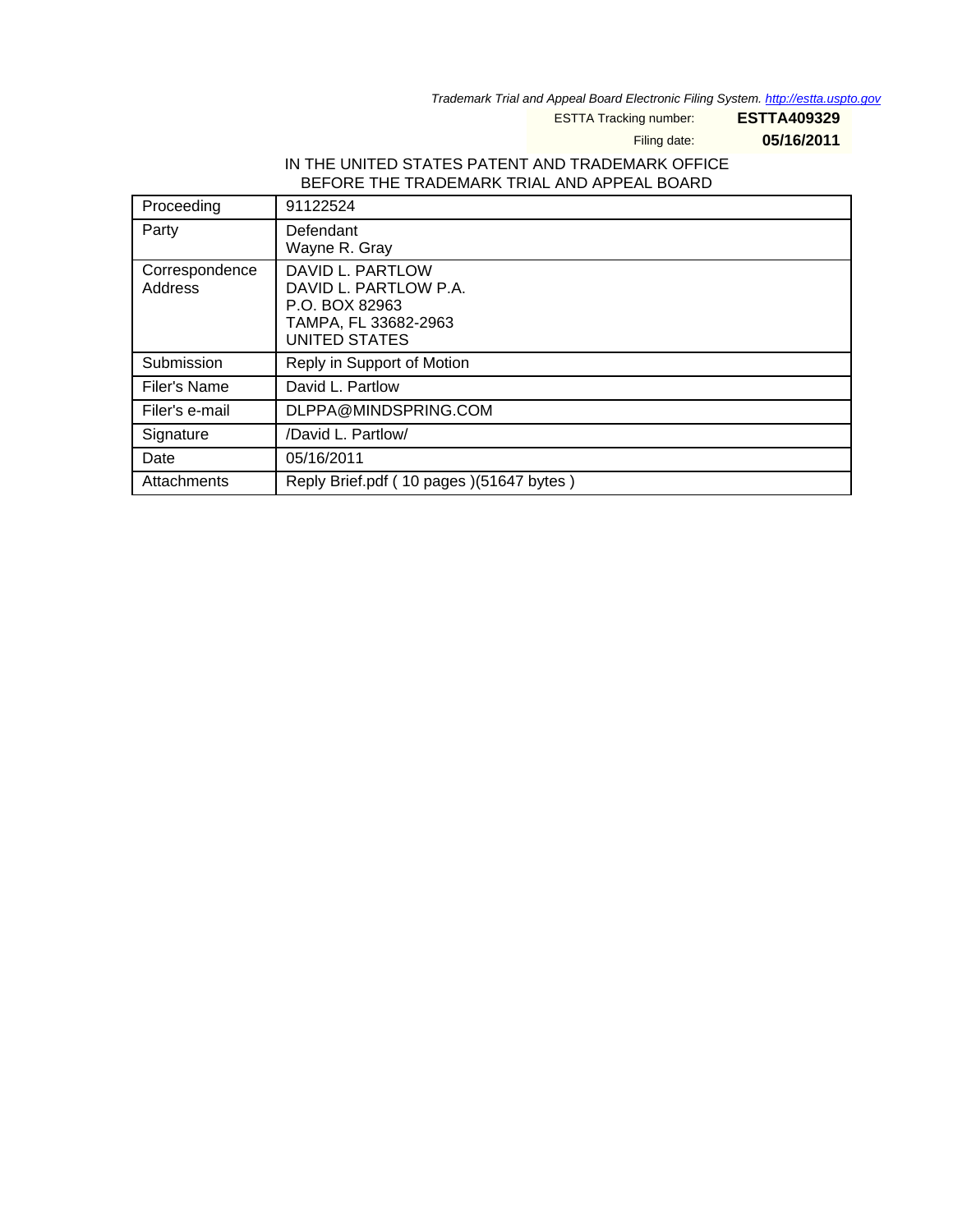#### **UNITED STATES PATENT AND TRADEMARK OFFICE BEFORE THE TRADEMARK TRIAL AND APPEAL BOARD**

#### X/OPEN COMPANY LIMITED,

Opposer, Opposition No.: 91122524

WAYNE R. GRAY, Mark: INUX

vs. **Application Serial No.: 75/680,034** 

Applicant.

\_\_\_\_\_\_\_\_\_\_\_\_\_\_\_\_\_\_\_\_\_\_\_\_\_\_\_\_\_\_\_\_\_\_\_\_\_\_\_\_/

# **APPLICANT'S REPLY IN SUPPORT OF HIS COMBINED MOTION AND BRIEF TO**

# **RESUME OPPOSITION PROCEEDING AND RESET AND EXTEND THE SCHEDULE**

For the reasons set forth below, Applicant Wayne Gray's ("Applicant" or "Mr. Gray") "Combined Motion and Brief to Resume the Opposition Proceeding and Reset the Schedule" filed with the Board on April 8, 2011 should be granted in its entirety.

X/Open Company Limited's ("X/Open") opposition to Mr. Gray's motion misrepresents the facts in the *Gray v. Novell et al* proceedings in the United States District Court for the Florida Middle District ("Florida Court") and United States Court of Appeals for the Eleventh Circuit ("Eleventh Circuit"), misrepresents the new evidence in the case styled *The SCO Group, Inc. v. Novell, Inc.*, ("*SCO v. Novell*") Case No. 2:04cv00139, United States District Court for the Utah District ("Utah Court"), and includes patently false statements. X/Open was warned by the Florida Court of "sharp practice," but it apparently does not heed that warning in its opposition.<sup>1</sup>

## **ARGUMENT**

# **A. X/Open argues that the Board should not resume this opposition proceeding until Attorneys' Fees award amount is determined.**

That position is without merit because the *Gray v. Novell et al.* substantive proceedings in both the Florida Court and Eleventh Circuit are final, and the cases are closed. There is nothing currently in court preventing resumption and consideration of the new dispositive material evidence of X/Open's

<sup>&</sup>lt;u>.</u> <sup>1</sup> The Florida Court, in its December 13, 2009 oral hearing, warned X/Open, stating "it really looks like sharp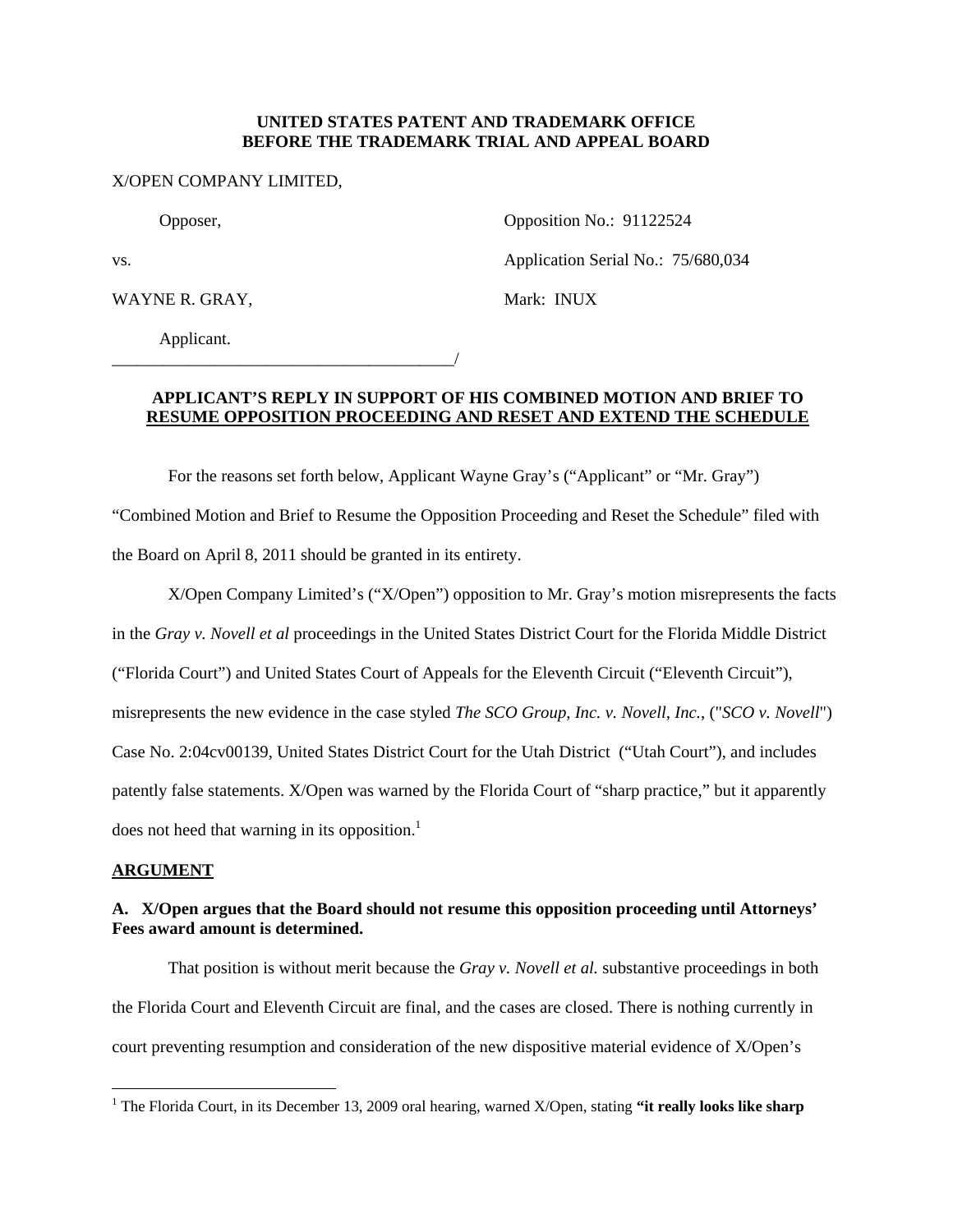fraud upon the USPTO as to the UNIX and UnixWare trademark registrations, and as to Mr. Gray's counterclaims here, none of which was considered by these federal courts.

#### **B. X/Open argues that discovery has closed in this proceeding.**

X/Open's argument that discovery closed in these proceedings in 2005 is completely false. On February 24, 2005, prior to the close of discovery, the Board suspended this opposition proceeding, (Doc. 67 herein) pending disposition of Mr. Gray's motions to compel discovery from X/Open. That stay in this proceeding was never lifted.

### **C. X/Open, throughout this opposition, and in the federal actions, repeatedly mischaracterizes the September, 1996 "Confirmation Agreement."**

Novell, Inc. ("Novell") and The SCO Group, Inc. ("SCO"), in their recent declarations and sworn jury trial testimony in *SCO v. Novell*, demonstrate that the September, 1996 "Confirmation Agreement" amounts to an agreement to commit fraud upon the USPTO.<sup>2</sup>

No matter how many times X/Open attempts to portray the Confirmation Agreement as confirming its trademark ownership, it does not. X/Open cannot change Novell's and SCO's sworn positions in *SCO v. Novell* that SCO and its successors (not Novell nor X/Open) have lawfully owned the UNIX trademarks since 1995 pursuant to a September 19, 1995 Novell-Santa Cruz Operation, Inc. ("SCO") UNIX Asset Purchase Agreement as amended by Amendment No. 2 on October 16, 1996 ("APA"). X/Open presents no evidence in this proceeding or to any court that the Confirmation Agreement, or any other document, modified that APA UNIX trademarks transfer. X/Open was not a party to the APA or the *SCO v. Novell* litigation, and it presents no evidence to challenge Novell's and SCO's consistent interpretation of the amended APA in their case documents and trial testimony.  $X$ Open's attempts to insert its interpretation of the APA are conjecture and hearsay.<sup>3</sup>

UnXis, Inc. ("UnXis"), SCO's successor, now states it, not X/Open, lawfully owns the UNIX and UnixWare trademarks. SCO just completed the bankruptcy sale of its UNIX and UnixWare businesses to

 $\overline{a}$ 

**practice to me,"** hearing transcript at p.61, hereto in relevant part as Exhibit No. 27.

 $2^2$  The Confirmation Agreement also confirms SCO's UNIX trademark naked licensing to X/Open (SCO's abandonment of its licensor supervision) and SCO's willful UNIX trademark abandonment.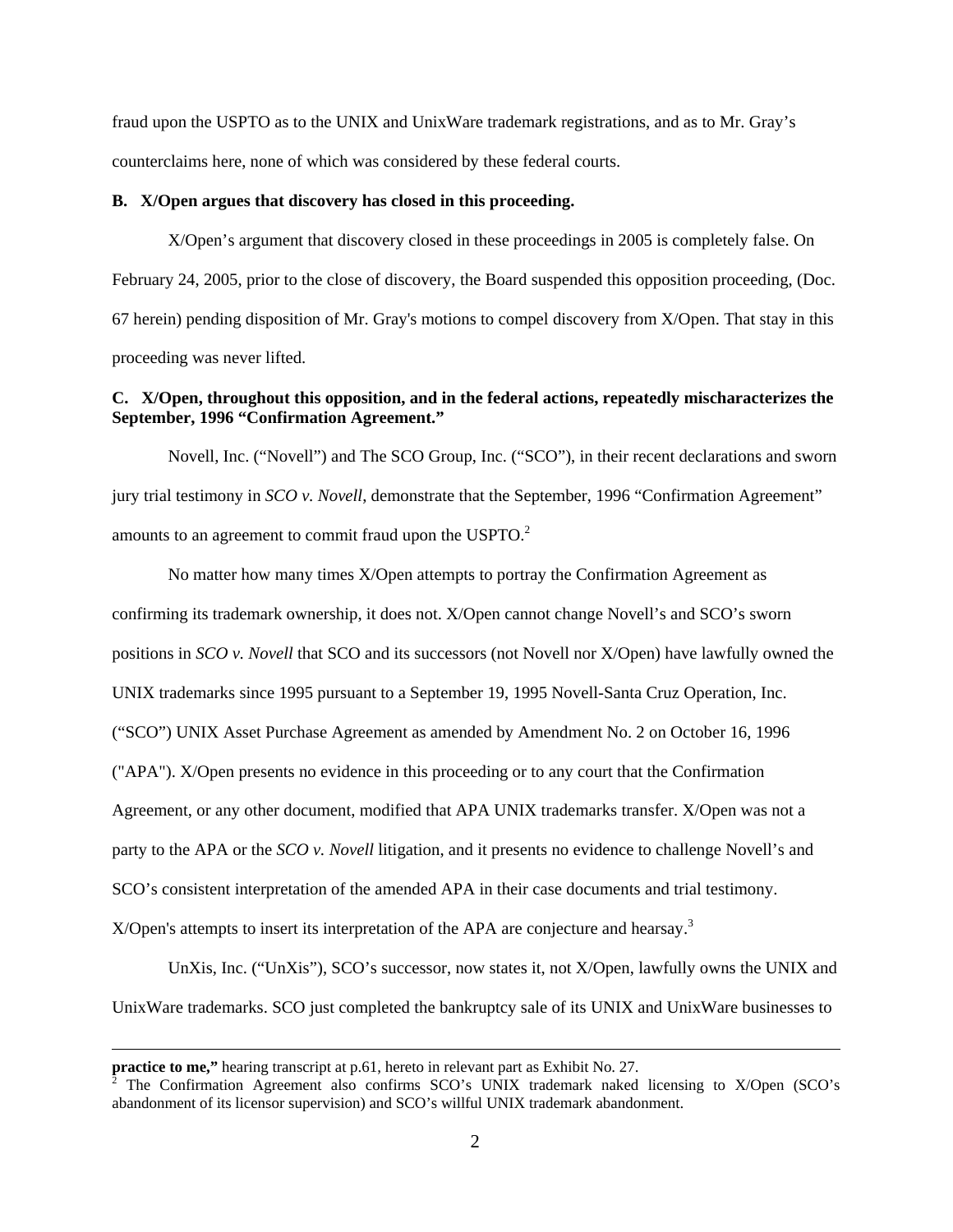UnXis. In its April 11, 2011 official press release UnXis confirms it purchased the UNIX and UnixWare trademarks from SCO, stating the following:<sup>4</sup>

Under the sale terms, UnXis retains all customer contracts, the rights to the UNIX and UNIXWARE trademarks and installed base of over 32,000 customer contracts….

The Florida Court, in its February, 2009 Order, mostly relied on the 1996 CA, and in ruling for X/Open characterized *Gray v. Novell et al* as a simple contract case. The Florida Court did not rule on any of Mr. Gray's trademark-related counterclaims that are before the Board and based on U.S. trademark law, did not consider the APA, and did not have before it and thus did not consider new material evidence that includes, among others, the March, 2010 trial testimony in *SCO v. Novell*.

 The Florida Court never stated that Mr. Gray's fraudulent conspiracy claims as to UNIX trademark ownership were "baseless," and in fact stated the opposite in a February, 2010 Report and Recommendation. The Florida Court recognized the Utah Court's statements of APA UNIX trademark transfer supported Mr. Gray's claims as not groundless, that Mr. Gray presented a "Colorable" argument, and that his claims are in good faith. The Florida Court went further, stating there remains the question that 'if the APA did transfer the UNIX trademarks to SCO, how did Novell re-gain ownership after the 1995 APA transfer,' stating the following:<sup>5</sup>

the basis of the plaintiffs Lanham Act claims - that X/Open was not the lawful owner of the UNIX trademark - has not been shown to be groundless. Thus, albeit a losing argument, the plaintiff asserted a colorable contention that the 1998 Deed of Assignment, which purportedly transferred the UNIX trademark from Novell to X/Open, was ineffectual because Novell had previously sold its rights in that mark to SCO in 1995, and the 1996 Confirmation Agreement did not legally transfer the rights back to Novell. (at pages 11-12, and emphasis added)

\*\*\*\*

 $\overline{a}$ 

X/Open does not refute the plaintiff's contention that, if the trademark passed to SCO

<sup>&</sup>lt;sup>3</sup> Herein "SCO" is used to identify Santa Cruz Operation, Inc. and its successor in interest The SCO Group, Inc. <sup>4</sup> UnXis press release titled "UnXis Completes Purchase of SCO UNIX Assets" dated April 11, 2011, posted and available on its official website at - http://www.unxisco.com/2011/04/11/unxis-completes-purchase-of-sco-unixassets/ (last viewed May 16, 2011), hereto as Exhibit No. 28.SCO identified the UnixWare trademarks as Intellectual Property it still owned in 2009 in Schedule 5.9(a) at pgs.2-3 titled "Registered Intellectual Property" to Doc.819 in its Delaware Dist. bankruptcy proceeding No. 07-11337, hereto in relevant part as Exhibit No. 29. 5 "Court's Report and Recommendation" (Doc. 196 in *Gray v. Novell et al*, and adopted June 28, 2010), the

Honorable Magistrate Judge Thomas G. Wilson, entered February 22, 2010, at pages 11 and 20-23, hereto as Exhibit No. 30.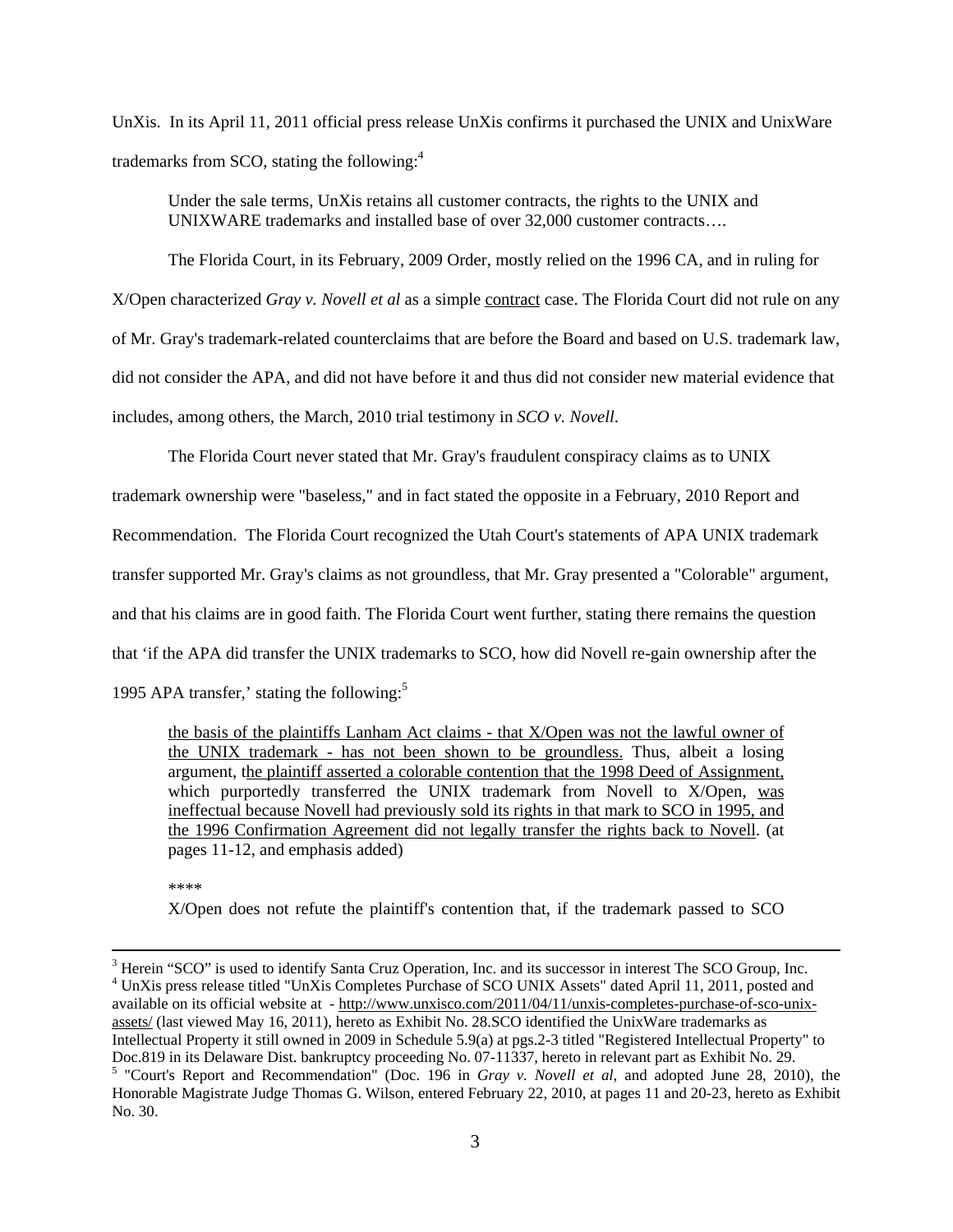under the APA, the Confirmation Agreement did not satisfy Lanham Act requirements to transfer the UNIX trademark back to Novell (see Doc. 164). This is fatal to X/Open's argument that the plaintiff frivolously alleged that X/Open is not the owner of the UNIX trademark. Thus, because the plaintiff made a colorable argument that the UNIX trademark transferred from Novell to SCO pursuant to the APA, X/Open also had to establish as meritless the contention that the trademark was not legally transferred back to Novell. (emphasis added)

\*\*\*\*

<u>.</u>

There is no evidence that the plaintiff did not have a good faith belief in his Lanham Act claims. As discussed, the plaintiff identified with particularity the legal basis for his belief that the UNIX trademark chain of title was faulty and, although he did not prevail, X/Open has not shown that this contention was baseless. Furthermore, the Utah district court's statements that the trademark transferred to SCO under the APA, and acceptance of his case by two intellectual property attorneys, further gave the plaintiff reason to believe that his Lanham Act claims were not groundless.

#### **D. X/Open argues that the March, 2010** *SCO v. Novell* **jury trial testimony is out-of-context.**

Fatal to X/Open's "jury trial testimony out-of-context" argument is that it is merely conclusory; it omits even one example. X/Open was not a party to the APA and, and yet it challenges Novell's and SCO's jury trial testimony positions that the amended APA transferred Novell's entire UNIX business, and the UNIX and UnixWare trademarks and associated goodwill to SCO; and that Novell was prohibited from remaining in or re-entering the UNIX business. More importantly, as Mr. Gray argues in his motion, there is no need for anyone to put the testimony of any trial witness into any context or interpret their positions, because the testimony transcripts speak for themselves. Pursuant to the amended APA, SCO, not Novell nor X/Open, lawfully owned the UNIX trademarks after 1995.

Novell and SCO never disputed and in fact repeatedly agreed to one overriding issue throughout the *SCO v. Novell* litigation and during the jury trial - the amended APA clearly transferred Novell's UNIX trademarks and UnixWare trademarks to SCO. Where they disagree is as to what other UNIX Intellectual Property did or did not transfer. For example, Novell corroborates the trial testimony that it transferred to SCO in 1995, pursuant to the APA, all rights to the UNIX trademarks by its identification of, among others, the two UNIX trademarks at issue here in Novell's APA Seller Disclosure Schedule in Attachment "C".<sup>6</sup>

<sup>6</sup> Novell identified the UNIX trademarks it owned in its APA Seller Disclosure Schedule in "Attachment C" titled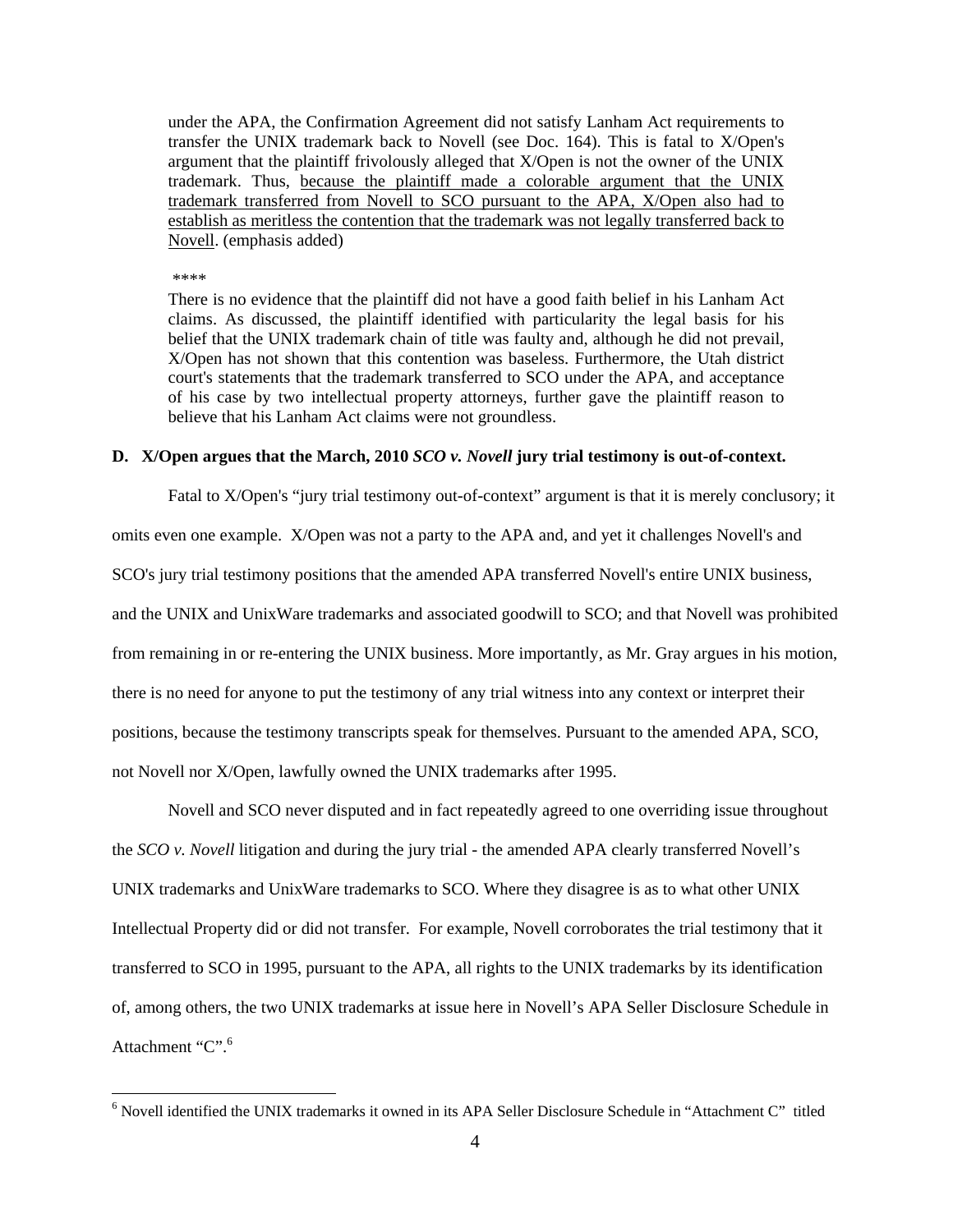As Mr. Gray pointed out in his motion to resume (Doc. 87 herein at 9-10), there is nothing out-of-

context or ambiguous about Novell's counsel Mr. Sterling Brennan's opening statement that Schedule

1.1(a) and Schedule 1.1(b) of the amended APA are consistent in transferring Novell's UNIX trademarks

to SCO, presenting the following:

So the complete description of the intellectual property, whether copyrights, patents or trademarks, were just two things, the UNIX trademark and the UnixWare trademark. That is the entire description of the intellectual property. \*\*\*

There is a perfect symmetry. The [APA] agreement says [in Schedule 1.1(a)] here's what is being sold, the intellectual property, only two things, trademarks for UNIX and UnixWare. We've looked at the next schedule [1.1(b)], what is excluded, everything, all copyrights are excluded, and all trademarks are excluded except for two, UNIX and UnixWare. It lines up perfectly.

As Mr. Gray pointed out in his pending motion to resume (Doc. 87 herein at 15-16), there is

nothing out-of-context or ambiguous for, among others, former Novell house counsel Ms. Allison

Amadia, author and lead negotiator of APA Amendment No. 2, to testify under oath that the APA

transferred Novell's UNIX trademarks to SCO, and that Novell never intended to own the trademarks

thereafter, testifying as follows:

Q. Let me ask you a different question in that vein. ...

So you agree, Ms. Amadia, that under the APA Santa Cruz did acquire trademarks of UNIX and UnixWare; correct?

A. Yes. \*\*\*

Q. So Amendment Number 2 was not designed to say that Santa Cruz had not acquired the UNIX and UnixWare trademarks; correct?

A. Yes. .… it [Novell] certainly didn't intend to take them away. \*\*\*

Q. And you agree with me that that [Amendment No.2] language identifies the UNIX and UnixWare trademarks as having been transferred; correct?

A. It doesn't expressly identify them. But…. their transfer was clarified in Amendment 2. They actually were transferred in the APA.

\*\*\*

 $\overline{a}$ 

Q. So Santa Cruz got the UNIX and UnixWare trademarks because they were acquired for its business; correct?

A. If they were acquired for its business, then they got them.

Q. Well, that's not what I heard you say. I want to make sure we're being clear. You said

<sup>&</sup>quot;Trademark Status Report", and included, among others, at page 9 are the two UNIX trademarks at issue here. See Exhibit No. 3 to "Applicant's Brief in Support of Motion to Test Sufficiency of Opposer's Response to Admission Requests," herein as Doc. No. 59; and See Exhibit No. 6 to "Applicant's Combined Motion and Brief to Resume the Opposition Proceeding and Reset and Extend the Schedule," herein as Doc. No. 87.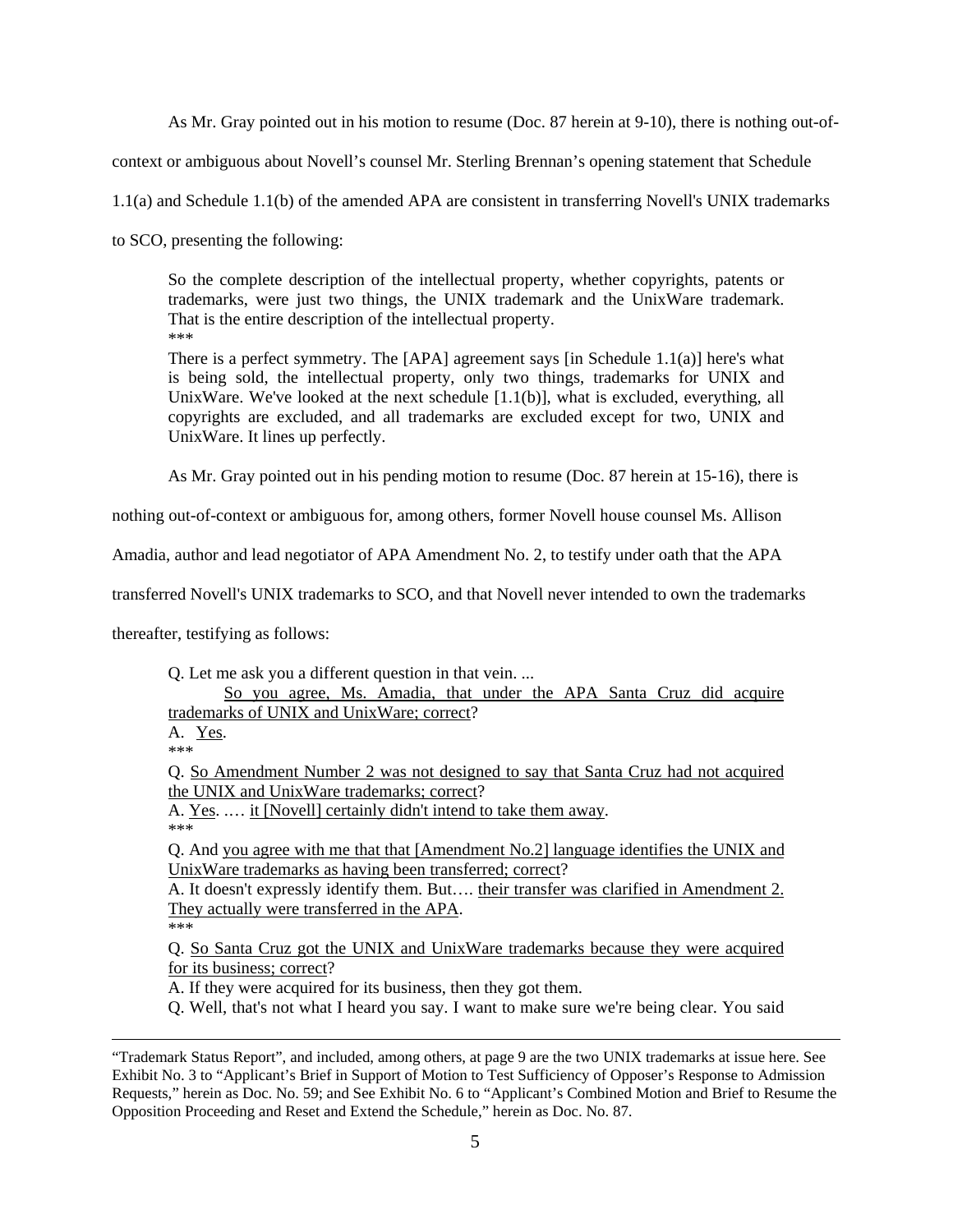that they did get them under the original APA; correct? A. Yes. (emphasis added)

As Mr. Gray pointed out in his pending motion to resume (Doc. 87 herein at 17), there is nothing

out-of-context or ambiguous for SCO to argue the APA transferred Novell's UNIX trademarks to SCO

when it stated:

Indeed, to give Amendment No. 2 a contrary interpretation the jury would had to have ignored the evidence – as to which there is no contrary evidence – that the Amendment confirmed the transfer of the UNIX and UnixWare trademarks by referring to them as ones "required for SCO to exercise its rights with respect to the acquisition of UNIX and UnixWare technologies." ..., and where Novell admitted that the trademarks referenced in Amendment No. 2 were not being licensed, but were in fact transferred, no reasonable juror could conclude that the same language used to describe the copyrights could mean something different. (emphasis added)

It is this March, 2010 *SCO v. Novell* jury trial testimony that specifically reinforces and confirms

the UNIX trademarks and associated goodwill did in fact transfer to SCO pursuant to the APA; the

transfer was never modified by the Confirmation Agreement or any other document; and because (under

trademark law, as opposed to contract law) Novell never owned the UNIX trademarks or goodwill after

1995.

# **E. X/Open argues the jury trial evidence is identical in substance (in declaration form as opposed to trial testimony) as to was already before the district court on summary judgment.**

X/Open's representation that the jury trial evidence is identical in substance (in declaration form as opposed to trial testimony) as to was already before the Florida Court on summary judgment, is patently false. Fatal to that false argument is that X/Open neither identifies any declarations nor provides any documentary evidence to support its claims that any Novell or SCO pre-trial declarations were before the Florida Court, or part of the record, prior to its February, 2009 Order in *Gray v. Novell et al*. In fact, as Mr. Gray points out in his motion to resume, although he repeatedly requested the pre-trial declarations in discovery, none were produced by Novell or SCO.

The Florida Court, in its February, 2009 Order, did reject repeated citations from *SCO v. Novell* that the UNIX and UnixWare trademark transferred from Novell to SCO in 1995 pursuant to the APA. However, the court was referring to Mr. Gray's citations of the Utah Court's statements in its August,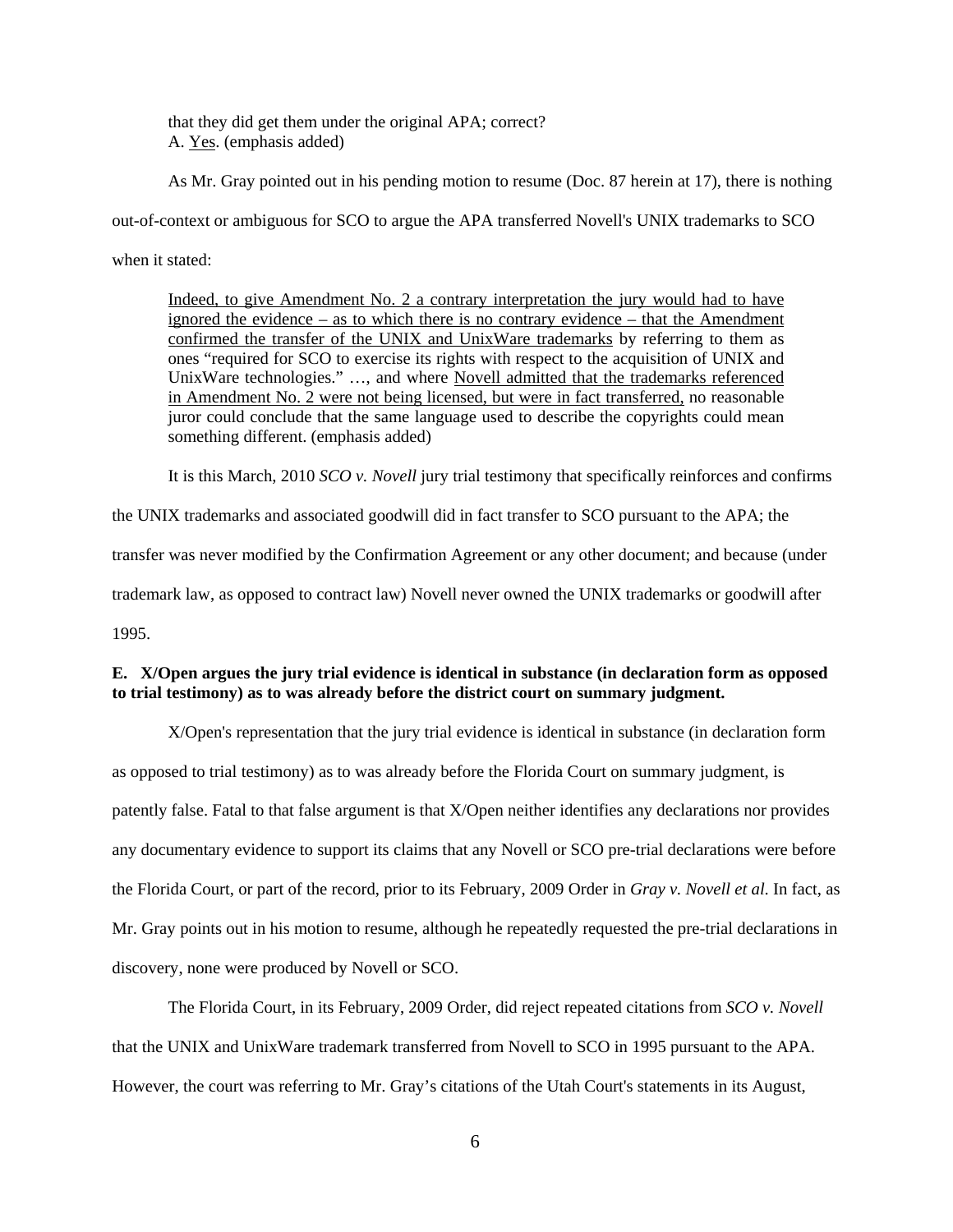2007 Order that the amended APA did transfer Novell's UNIX trademarks to SCO, characterizing to those statements as mere dicta, and stating the following:<sup>7</sup>

Although the [Utah] court discussed the APA at length and at one point noted that "it is undisputed that trademarks did transfer" under the APA, that statement was not necessary to the decision in that case and therefore is non-binding dicta.

The Florida Court at least did recognize that the Utah Court's position in the *SCO v. Novell*

litigation after it reviewed the APA and related documents was that the UNIX trademarks did transfer to

SCO. Counsel for Novell also put the APA transaction into clear context in *SCO v. Novell*, stating:<sup>8</sup>

The APA did transfer UNIX and UnixWare trademarks to Santa Cruz (**to the extent owned by Novell**), but explicitly excluded "all patents" and "all copyrights."" (emphasis added)

The Eleventh Circuit only considered the evidence before the Florida Court prior to its February,

2009, and thus could not consider the March, 2010 *SCO v. Novell* jury trial testimony.<sup>9</sup>

## **F. X/Open quotes the Florida Court as stating that the** *SCO v. Novell* **litigation is not relevant to** *Gray v. Novell et al***, because it concerned only UNIX copyrights.**

X/Open quotes the Eleventh Circuit (Doc. 94 at 5) as stating the following:

Gray repeatedly insists that this Court must consider the Utah District Court's decision in SCO Group v. Novell, Inc....... the District Court in this case recognized, the issue before the Utah court was the ownership of the UNIX and UNIXWARE copyrights—not the trademarks. (emphasis added)

There, the Eleventh Circuit reference to the "Utah District Court's decision in SCO Group v.

Novell, Inc…." is clearly to the August, 2007 decision (Doc. 377 therein) Mr. Gray filed before the

Florida Court and Eleventh Circuit that was referred to as dicta, and not to any Novell or SCO executive's

or counsel's declarations, and certainly not to the March, 2010 jury trial testimony.

 $\overline{a}$ 

The Tenth Circuit clearly disagrees with the Florida Court's and Eleventh Circuit's view that the

<sup>&</sup>lt;sup>7</sup> Florida Court February, 2009 Order at pages 29-30, Exhibit No. 1 to Doc. 94 herein. The August, 2007 Order (Doc. 377) in *SCO v. Novell* , states that the amended APA transferred Novell's UNIX trademarks to SCO at least seven (7) times, at pages 3-4, 13, 44, 47-48, 50, 51-52, and 53, hereto in relevant part as Exhibit No. 31.

<sup>8</sup> Novell's motion dated May 14, 2007 at 56, Dkt. No. 292 in *SCO v. Novell*, Utah Court. See Exhibit No. 15 (herein as Doc. No. 90) to "Applicant's Combined Motion and Brief to Resume the Opposition Proceeding and Reset and Extend the Schedule," herein as Doc. No. 87.

<sup>9</sup> The Eleventh Circuit's January, 2011 ruling does not discuss or consider the March, 2010 *SCO v. Novell* trial testimony; nor did it rule on Mr. Gray's motion to take judicial notice of that and other new evidence.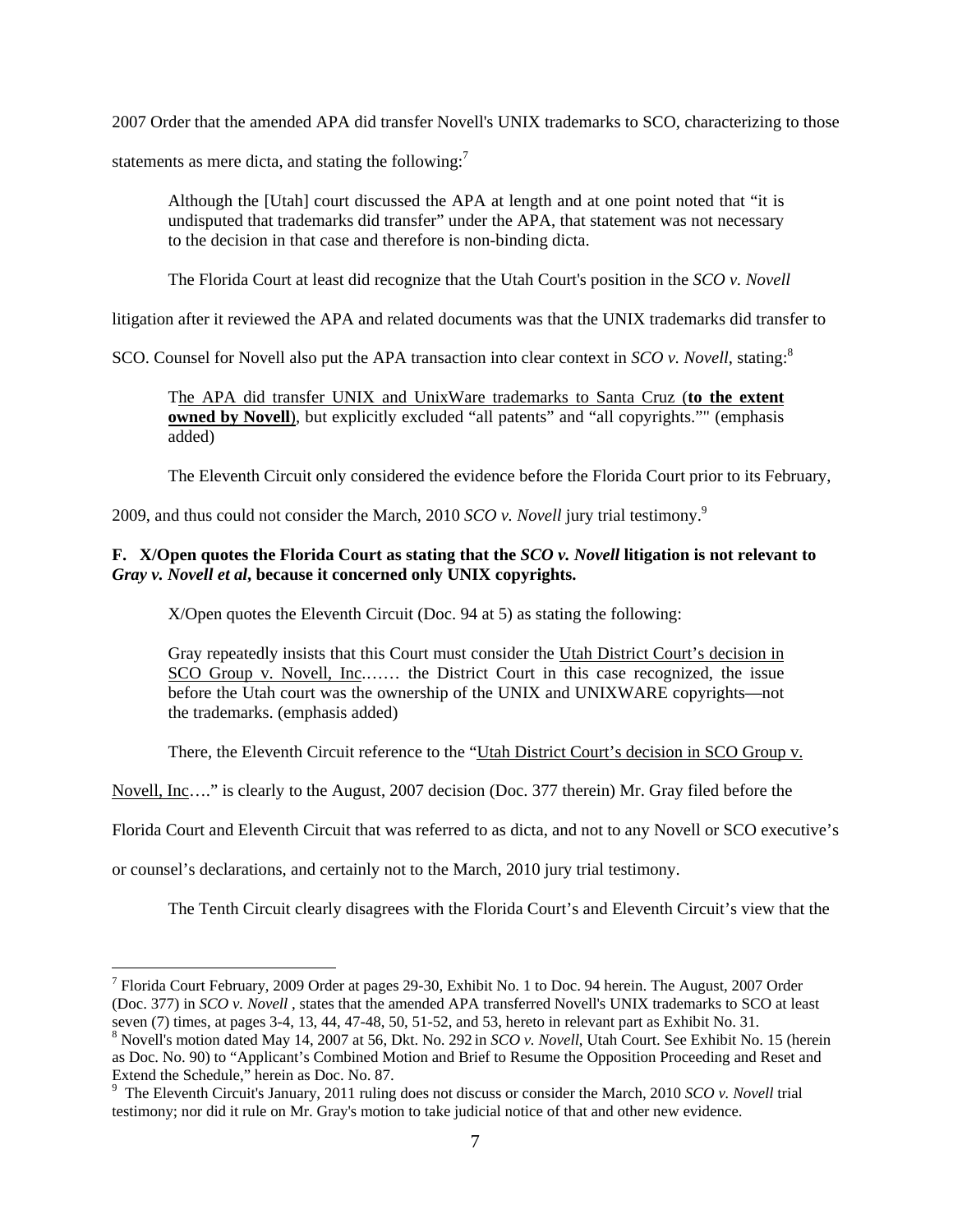issue in *SCO v. Novell* is limited to copyright ownership. The Tenth Circuit specifically identifies the core

issue in *SCO v. Novell* as the larger issue of what intellectual property passed from Novell to SCO

pursuant to the APA, in a 2009 Order and also a very recent 2011 Order, stating the following:

This [*SCO v. Novell*] case primarily involves a dispute between SCO and Novell regarding the scope of intellectual property in certain UNIX and UnixWare technology and other rights retained by Novell following the sale of part of its UNIX business to Santa Cruz, a predecessor corporate entity to SCO, in the mid-1990s.<sup>10</sup>

and

 $\overline{a}$ 

In its [*SCO v. Novell*] complaints, SCO alleged that it had acquired from Novell all right, title, and interest in and to the UNIX and UnixWare (collectively, "Unix") business, operating system, source code, and all copyrights on September 19, 1995, pursuant to an Asset Purchase Agreement ("Agreement"), $^{11}$ 

And as clearly identified herein, the parties' arguments concerning the APA in *SCO v. Novell*

included, among others, UNIX trademarks, UNIX copyrights and UNIX patents.

## **G. X/Open argues that the unredacted copies of the May 10, 1994 license agreement and/or May 14, 1994 Agreement was a part of the Florida Court record.<sup>12</sup>**

The record in *Gray v. Novell, et al* is clear--only the heavily redacted versions of the May 10,

1994 Novell-X/Open UNIX trademark license agreement and 1996 Confirmation Agreement were before

the Florida Court, and thus the Eleventh Circuit. It is unfortunate that these Courts did not examine all

relevant documents.<sup>13</sup> Even now, Mr. Gray is still seeking in discovery in this opposition a copy of the

mysterious May 14, 1994 agreement, which has never been produced in any proceeding.

## **H. X/Open argues that the issue of Attorneys' Fees before the Florida Court and Eleventh Circuit may have an impact on how X/Open litigates the remainder of this proceeding.**

<sup>&</sup>lt;sup>10</sup> Tenth Circuit Order dated August, 24, 2009, at page 2 in *SCO v. Novell*, No. 08-4217. See Exhibit No. 1 to "Applicant's Combined Motion and Brief to Resume the Opposition Proceeding and Reset and Extend the Schedule," herein as Doc. No. 87.

<sup>&</sup>lt;sup>11</sup> Tenth Circuit Order dated April 29, 2011, at page 2 in *Novell, Inc. v. Vigilant Insurance Company*, No. 10-4102, Tenth Circuit, hereto in relevant part as Exhibit No. 32.

<sup>&</sup>lt;sup>12</sup> X/Open conveniently relies on the Florida Court's February, 2009 Order wherein it characterizes the existence of the May, 14, 1994 Agreement as "merely speculative." But that characterization is now known to be incorrect, as SCO's former CEO represented to Mr. Gray in September, 2009 that the May, 14, 1994 Agreement does in fact exist (Mr. Gray's motion, herein as Doc. 87 at pages 6-7 and 17-18). Neither X/Open nor Novell have ever represented to any court that the May 14, 1994 agreement does not exist.

 $13$ ...in determining whether the licensee received "all substantial rights" under a licensing agreement, the district court must ascertain the intent of the parties and examine the substance of what was granted by the entire agreement. *Mentor H/S, Inc. v. Medical Device Alliance, Inc.,* 240 F.3d 1016, 1017 (Fed. Cir. 2001). *Vaupel Textilmaschiner KG v. Meccanica Euro Italia S.P.A.,* 944 F.2d 870, 874 (Fed. Cir. 1991). (emphasis added)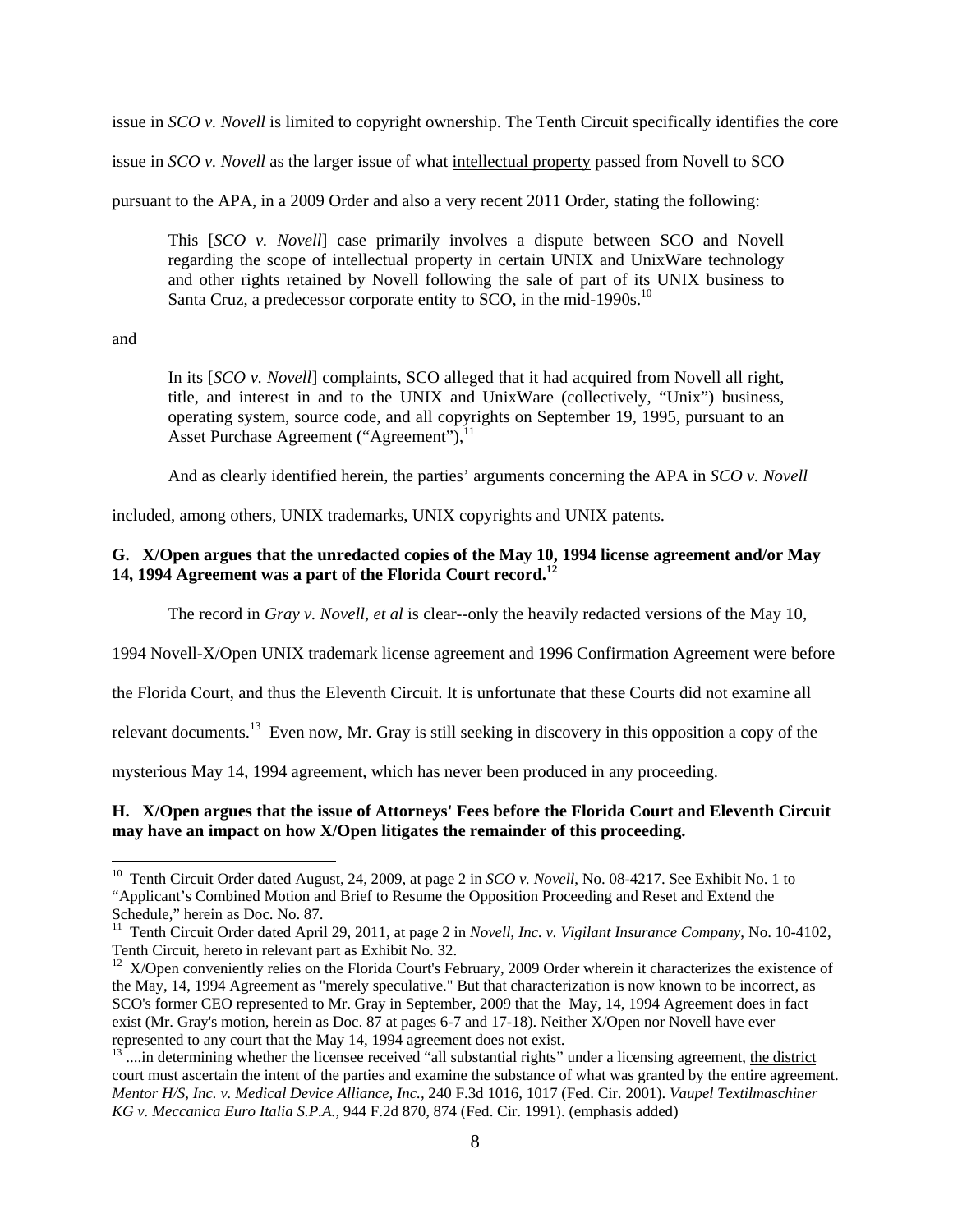While the pending issue of attorney's fees may relate to how X/Open proceeds in this opposition, the fact remains that neither federal court ruled on Mr. Gray's trademark law related counterclaims involving goodwill, ownership, trademark use, abandonment, and naked licensing.

### **I. X/Open argues the evidence Gray seeks to introduce has already been considered by the Florida Court and the Eleventh Circuit, and was determined to be irrelevant.**

This cannot be true. As is clearly demonstrated in the pending motion, the dispositive March, 2010 jury trial testimony and other documents Mr. Gray discovered after the Florida Court's February, 2009 Order were never considered by the Florida Court or the Eleventh Circuit, and must be considered by the Board because, among others, this material evidence directly bears upon the UNIX trademark registrations, and X/Open's UnixWare trademarks application and (canceled) registrations.

Fatal to X/Open's argument is that it does not identify any Novell or SCO document, declaration or trial testimony evidence that was considered and rejected by the Florida Court or the Eleventh Circuit as irrelevant. Only the Utah Court's earlier August, 2007 Order was rejected.

#### **J.** *Res judicta* **in this Opposition.**

<u>.</u>

X/Open confuses issue preclusion with claim preclusion, either of which may be meant by the term "*res judicata.*" 14

Mr. Gray's counterclaims before the Board involve, *inter alia*, UNIX trademark use, associated

goodwill, and naked licensing, and were never considered or ruled upon by the Florida Court or Eleventh

Circuit in *Gray v. Novell, et al*. These courts' rulings only considered contract law. Mr. Gray's

counterclaims here are mostly based on trademark law, and include the following:<sup>15</sup>

10. Novell completely exited the UNIX business in 1995, and was prohibited from reentering that business, and thus it could not have owned the UNIX trademarks or the associated goodwill after 1995.

11. SCO owned the entire UNIX business after 1995, and thus the UNIX trademarks and associated goodwill pursuant to the automatic transfer doctrine.

<sup>&</sup>lt;sup>14</sup> *Bernice Brown et al. v. R.J. Reynolds et al.,* 611 F.3d 1324 (11<sup>th</sup> Cir. 2010).

<sup>&</sup>lt;sup>15</sup> Applicant's Second Amended Answer, Affirmative Defense and Counterclaim, in No. 10 - No. 14 at pages 7-11, herein as Doc. 32. Mr. Gray's counterclaims are based on, among others, questions of who lawfully owned the goodwill associated UNIX trademarks after 1995, UNIX trademark use abandonment and naked licensing.